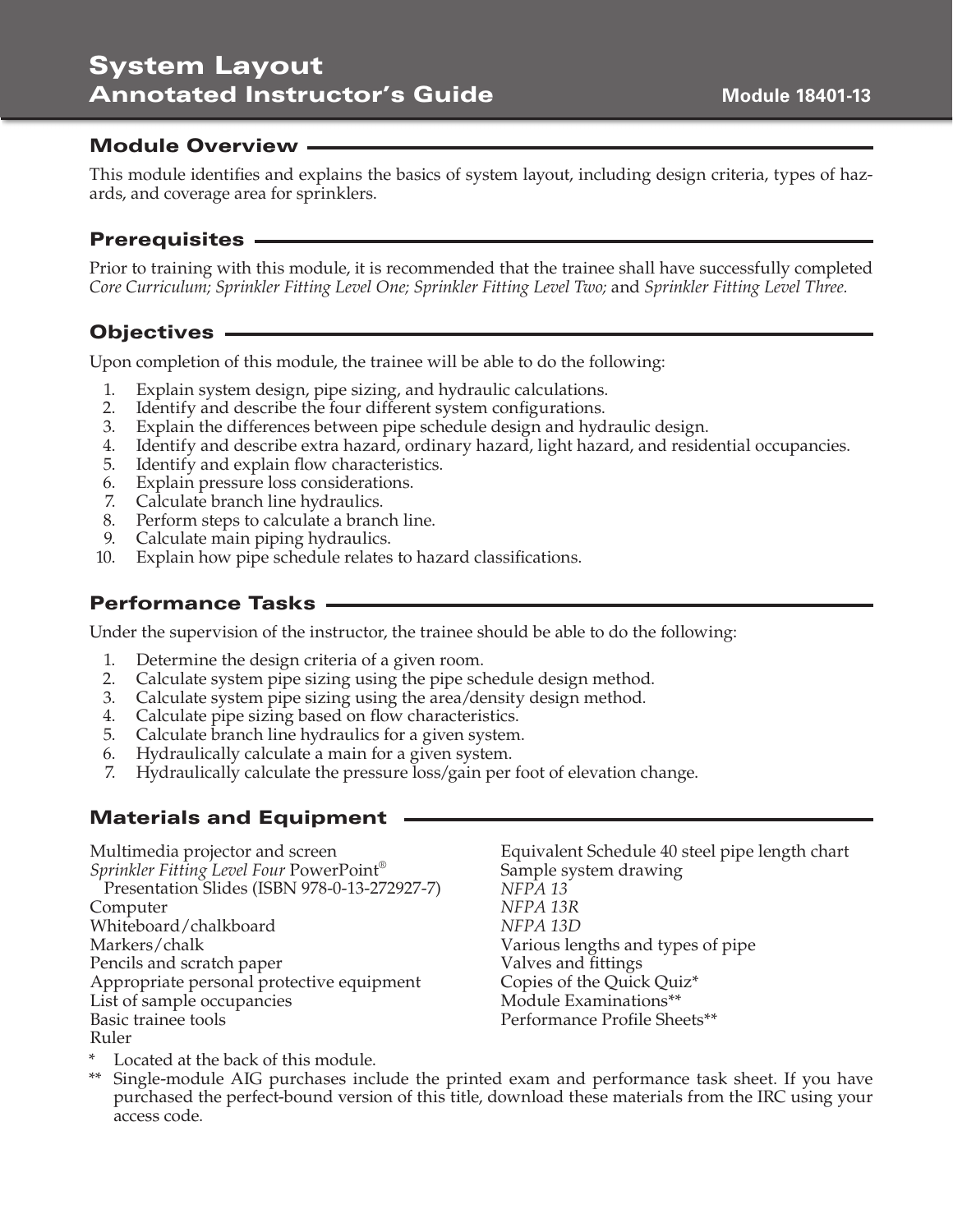Ensure that the trainees are equipped with appropriate personal protective equipment and know how to use it properly. Make sure all trainees are briefed on appropriate safety procedures. This module may require that the trainees visit job sites. Ensure that trainees are briefed on site safety policies prior to any site visits.

# Additional Resources

This module presents thorough resources for task training. The following resource material is suggested for further study.

*NFPA 13,* Latest Edition. Quincy, MA: National Fire Protection Association. *NFPA 13D,* Latest Edition. Quincy, MA: National Fire Protection Association. *NFPA 13R,* Latest Edition. Quincy, MA: National Fire Protection Association.

# Teaching Time For This Module

An outline for use in developing your lesson plan is presented below. Note that each Roman numeral in the outline equates to one session of instruction. Each session has a suggested time period of  $2\frac{1}{2}$  hours. This includes 10 minutes at the beginning of each session for administrative tasks and one 10-minute break during the session. Approximately 45 hours are suggested to cover *System Layout.* You will need to adjust the time required for hands-on activity and testing based on your class size and resources. Because laboratories often correspond to Performance Tasks, the proficiency of the trainees may be noted during these exercises for Performance Testing purposes.

| <b>Topic</b>                                                                                                                                                         | <b>Planned Time</b> |
|----------------------------------------------------------------------------------------------------------------------------------------------------------------------|---------------------|
| Sessions I and II. Introduction; System Design                                                                                                                       |                     |
| A. Introduction                                                                                                                                                      |                     |
| B. Types of Systems                                                                                                                                                  |                     |
| C. System Configurations                                                                                                                                             |                     |
| D. Pipe Schedule Design vs. Hydraulic Design                                                                                                                         |                     |
| Sessions III through VII. Hydraulic Design and Pipe Schedule Methods                                                                                                 |                     |
| A. Determining Design Criteria                                                                                                                                       |                     |
| B. Laboratory                                                                                                                                                        |                     |
| Give the trainees a list of sample occupancies and have them determine<br>the design criteria of a given room. This laboratory corresponds to<br>Performance Task 1. |                     |
| C. Hydraulic Design Methods                                                                                                                                          |                     |
| D. Area/Density Method                                                                                                                                               |                     |
| E. Laboratory                                                                                                                                                        |                     |
| Have trainees calculate system pipe sizing using the area/density design<br>method. This laboratory corresponds to Performance Task 3.                               |                     |
| F. Room Design Method                                                                                                                                                |                     |
| G. Special Design Approaches                                                                                                                                         |                     |
| H. Pipe Schedule Method                                                                                                                                              |                     |
| Laboratory<br>I.<br>Have trainees calculate system pipe sizing using the pipe schedule<br>design method. This laboratory corresponds to Performance Task 2.          |                     |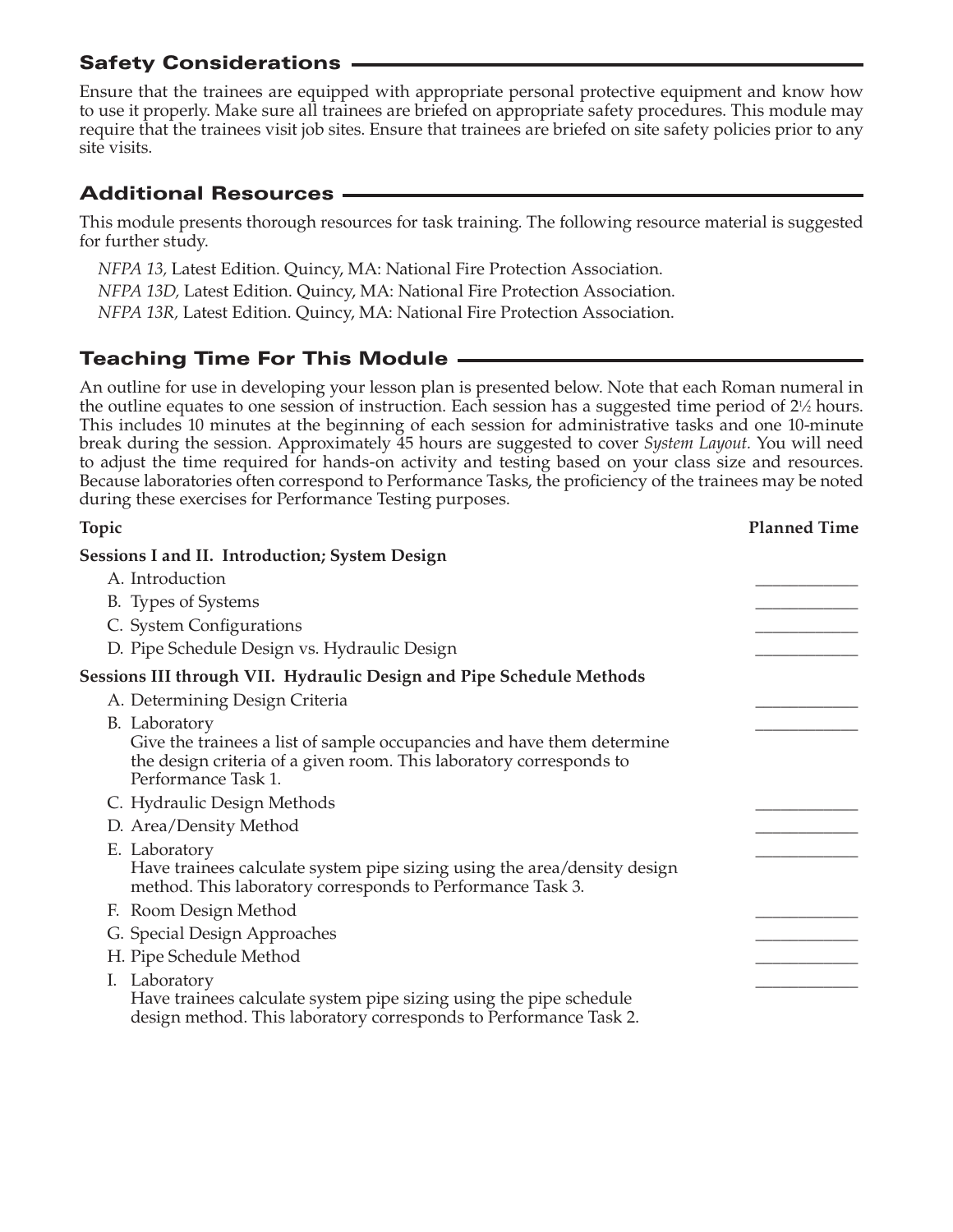| Sessions VIII through XI. Flow Characteristics and Pressure Loss                                                                                                                                                                               |  |
|------------------------------------------------------------------------------------------------------------------------------------------------------------------------------------------------------------------------------------------------|--|
| A. Flow Characteristics                                                                                                                                                                                                                        |  |
| <b>B.</b> Pressure Loss                                                                                                                                                                                                                        |  |
| C. Elevation Loss                                                                                                                                                                                                                              |  |
| D. Laboratory                                                                                                                                                                                                                                  |  |
| Have trainees hydraulically calculate the pressure loss/gain per foot of<br>elevation change for a given system. This laboratory corresponds to<br>Performance Task 7.                                                                         |  |
| E. Basic Friction Loss                                                                                                                                                                                                                         |  |
| F. The C-Factor                                                                                                                                                                                                                                |  |
| G. Calculating Friction Loss                                                                                                                                                                                                                   |  |
| H. Equivalent Pipe Lengths                                                                                                                                                                                                                     |  |
| I. Laboratory                                                                                                                                                                                                                                  |  |
| Have trainees calculate pipe sizing based on flow characteristics. This<br>laboratory corresponds to Performance Task 4.                                                                                                                       |  |
| Sessions XII through XVI. Hydraulic Branch Line Calculations                                                                                                                                                                                   |  |
| A. Basic Rules                                                                                                                                                                                                                                 |  |
| <b>B.</b> Calculation Steps                                                                                                                                                                                                                    |  |
| C. Laboratory<br>Have trainees calculate branch line hydraulics for a given system.<br>This laboratory corresponds to Performance Task 5.                                                                                                      |  |
| D. Performing Hydraulics - Main Piping                                                                                                                                                                                                         |  |
| E. Laboratory                                                                                                                                                                                                                                  |  |
| Have trainees hydraulically calculate a main for a given system. This<br>laboratory corresponds to Performance Task 6.                                                                                                                         |  |
| Sessions XVII and XVIII. Review and Testing                                                                                                                                                                                                    |  |
| A. Review                                                                                                                                                                                                                                      |  |
| <b>B.</b> Module Examination                                                                                                                                                                                                                   |  |
| 1. Trainees must score 70% or higher to receive recognition from NCCER.                                                                                                                                                                        |  |
| 2. Record the testing results on Training Report Form 200, and submit<br>the results to the Training Program Sponsor.                                                                                                                          |  |
| C. Performance Testing                                                                                                                                                                                                                         |  |
| 1. Trainees must perform each task to the satisfaction of the instructor to<br>receive recognition from NCCER. If applicable, proficiency noted during<br>laboratory exercises can be used to satisfy the Performance Testing<br>requirements. |  |

 2. Record the testing results on Training Report Form 200, and submit the results to the Training Program Sponsor.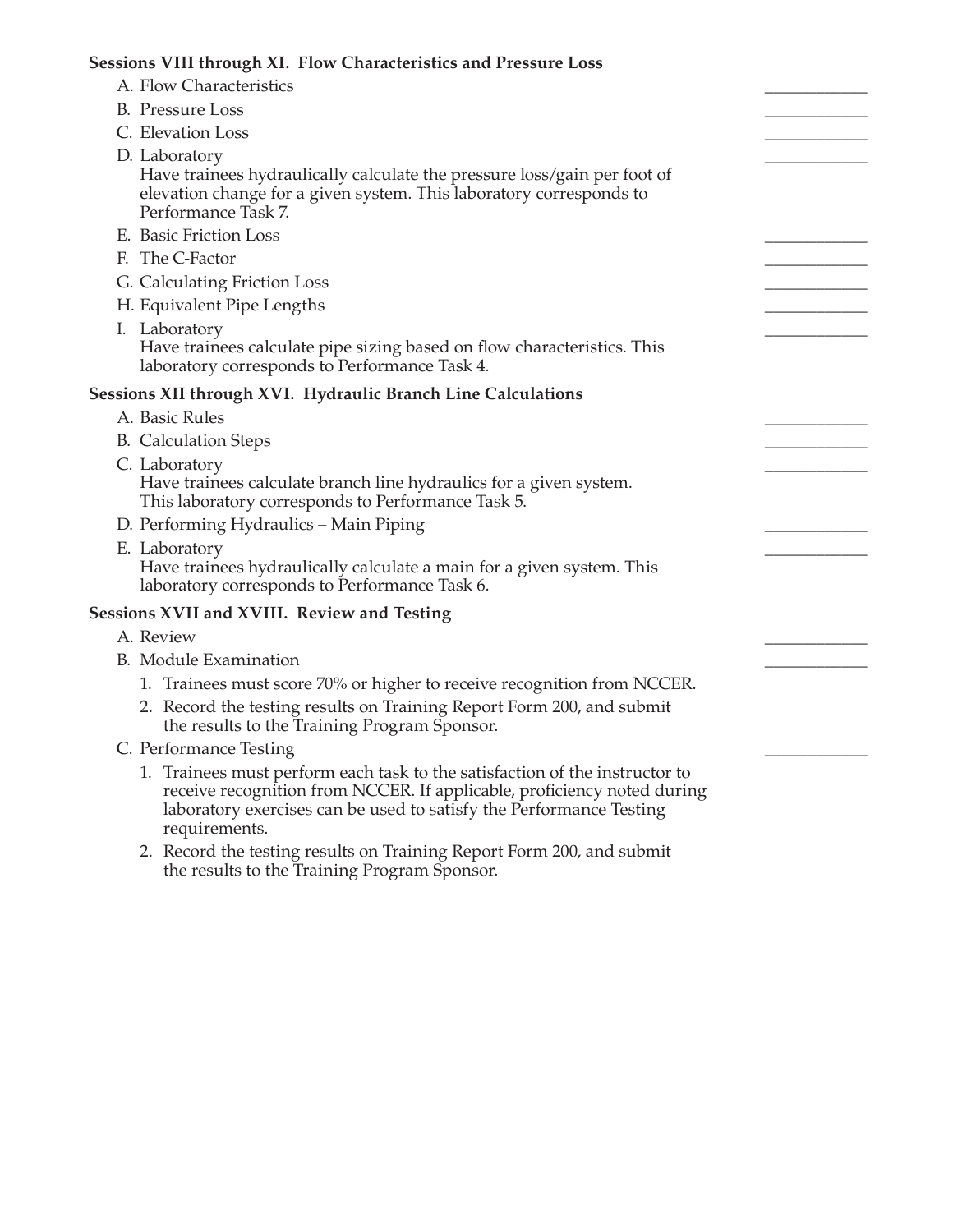#### Module Overview

This module identifies and explains the inspection, testing, and maintenance of wet pipe systems, dry pipe systems, preaction/deluge systems, and special systems.

#### Prerequisites

Prior to training with this module, it is recommended that the trainee shall have successfully completed *Core Curriculum; Sprinkler Fitting Level One; Sprinkler Fitting Level Two; Sprinkler Fitting Level Three;* and *Sprinkler Fitting Level Four,* Module 18401-13.

#### Objectives

Upon completion of this module, the trainee will be able to do the following:

- 1. Describe the reasons for unsatisfactory sprinkler system performance.
- 2. Explain initial system testing and inspections for aboveground, underground, and overhead pipe.
- 3. Describe the flushing process for underground piping/mains.
- 4. Describe the importance of periodic inspections of sprinkler systems.
- 5. Explain the report of inspection and how it must relate to the chapters included in *NFPA 25*.
- 6. Explain the difference between warranty repair and owner repair.
- 7. Explain the general preparations for system repair.
- 8. Describe the specific repair considerations for deluge and preaction systems.
- 9. Describe the general preparation procedures for inspection, maintenance, and repair of special systems.
- 10. Explain the required procedures to test all types of valves.
- 11. Perform a main drain test.
- 12. Complete inspection and testing of water-based and wet standpipe systems and complete the required documentation.

### Performance Tasks

Under the supervision of the instructor, the trainee should be able to do the following:

- 1. Inspect and test water-based fire protection systems.
- 2. Complete the Report of Inspection, Testing and Maintenance of Water Based Fire Protection Systems.
- 3. Inspect and test wet standpipe systems.
- 4. Complete the Report of Inspection, Testing and Maintenance of Standpipe Systems.
- 5. Conduct a main drain test.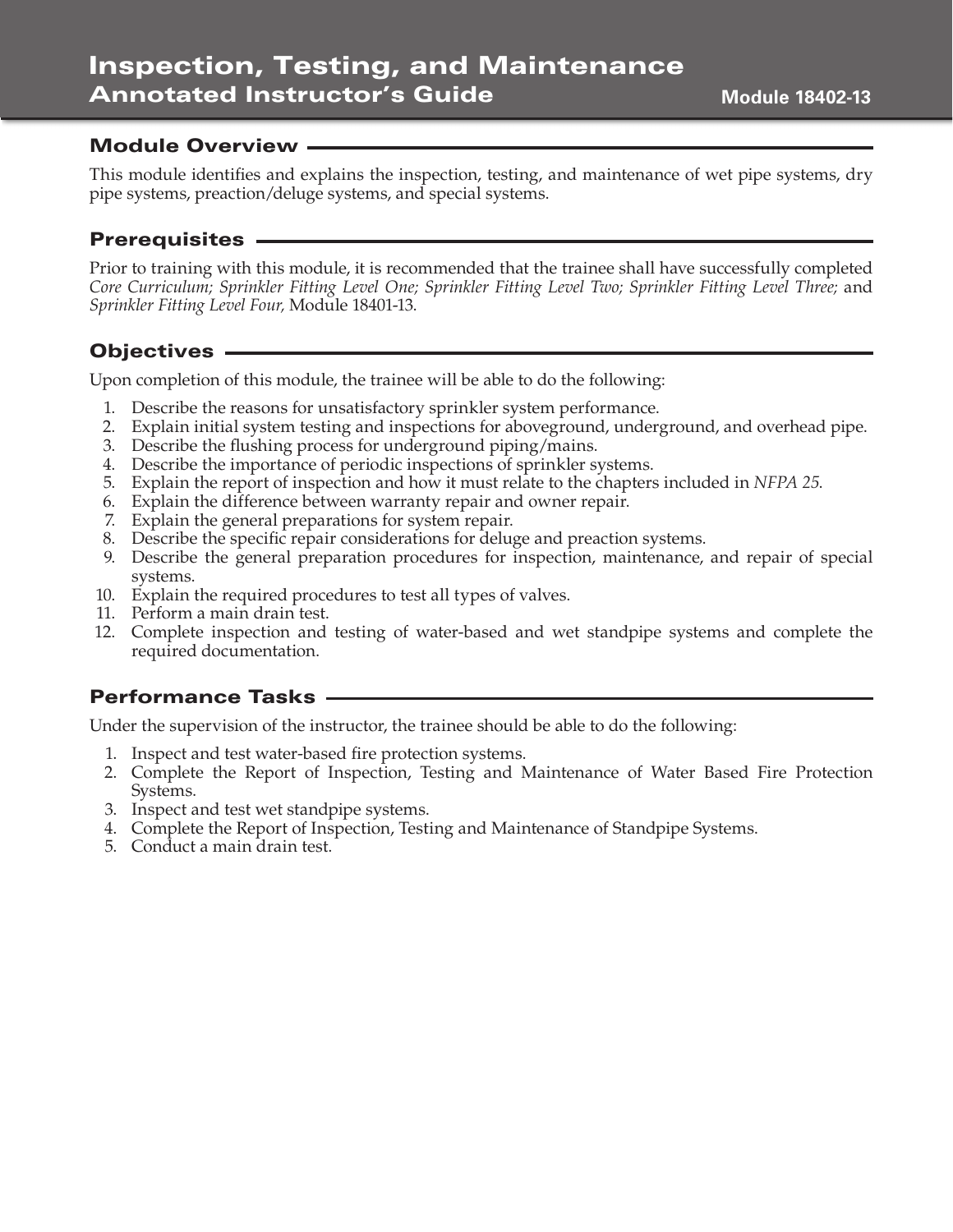# Materials and Equipment

| Multimedia projector and screen                    |
|----------------------------------------------------|
| Sprinkler Fitting Level Four PowerPoint®           |
| Presentation Slides (ISBN 978-0-13-272927-7)       |
| Computer                                           |
| Whiteboard/chalkboard                              |
| Markers/chalk                                      |
| Pencils and scratch paper                          |
| Appropriate personal protective equipment          |
| Basic trainee tools                                |
| Air compressor                                     |
| Test equipment                                     |
| Sample valve(s)                                    |
| Piping test certificates                           |
| Sample inspection checklist                        |
| Sample site-specific inspection forms              |
| Report of Inspection, Testing and Maintenance of   |
| <b>Water-Based Fire Protection Systems</b>         |
| Report of Inspection and Testing of Wet Stand-     |
| pipe Systems                                       |
| NFPA 13 Contractor's Material and Test Certificate |
| for Aboveground Piping                             |
| NFPA 13 Contractor's Material and Test Certificate |
| for Underground Piping                             |

Report of Inspection, Testing and Maintenance of Water-Based Fire Protection Systems Report of Inspection, Testing and Maintenance of Wet Pipe Fire Sprinkler Systems Report of Inspection, Testing and Maintenance of Standpipe Systems Report of Inspection, Testing and Maintenance of Private Fire Service Mains Report of Inspection, Testing and Maintenance of Fire Pump Assemblies Report of Inspection, Testing and Maintenance of Water Storage Tanks *NFPA 24, Private Fire Service Mains NFPA 25, Standard for Inspection, Testing, and Maintenance of Water-Based Fire Protection Systems* Access to a water-based fire protection system Access to a wet standpipe system Access to a main drain Copies of the Quick Quiz\* Module Examinations\*\* Performance Profile Sheets\*\*

- \* Located at the back of this module.
- \*\* Single-module AIG purchases include the printed exam and performance task sheet. If you have purchased the perfect-bound version of this title, download these materials from the IRC using your access code.

### Safety Considerations

Ensure that the trainees are equipped with appropriate personal protective equipment and know how to use it properly. This module requires trainees to inspect and test water-based fire protection systems. Make sure all trainees are briefed on appropriate safety procedures. This module may require that the trainees visit job sites. Ensure that trainees are briefed on site safety policies prior to any site visits.

# Additional Resources

This module presents thorough resources for task training. The following resource material is suggested for further study.

- *NFPA 13, Standard for the Installation of Sprinkler Systems*, Latest Edition. Quincy, MA: National Fire Protection Association.
- *NFPA 25, Inspection, Testing, and Maintenance of Water-Based Fire Protection Systems*, Latest Edition. Quincy, MA: National Fire Protection Association.

*NFPA 70, National Electrical Code,* Latest Edition. Quincy, MA: National Fire Protection Association.

*NFPA 72, National Fire Alarm Code*, Latest Edition. Quincy, MA: National Fire Protection Association.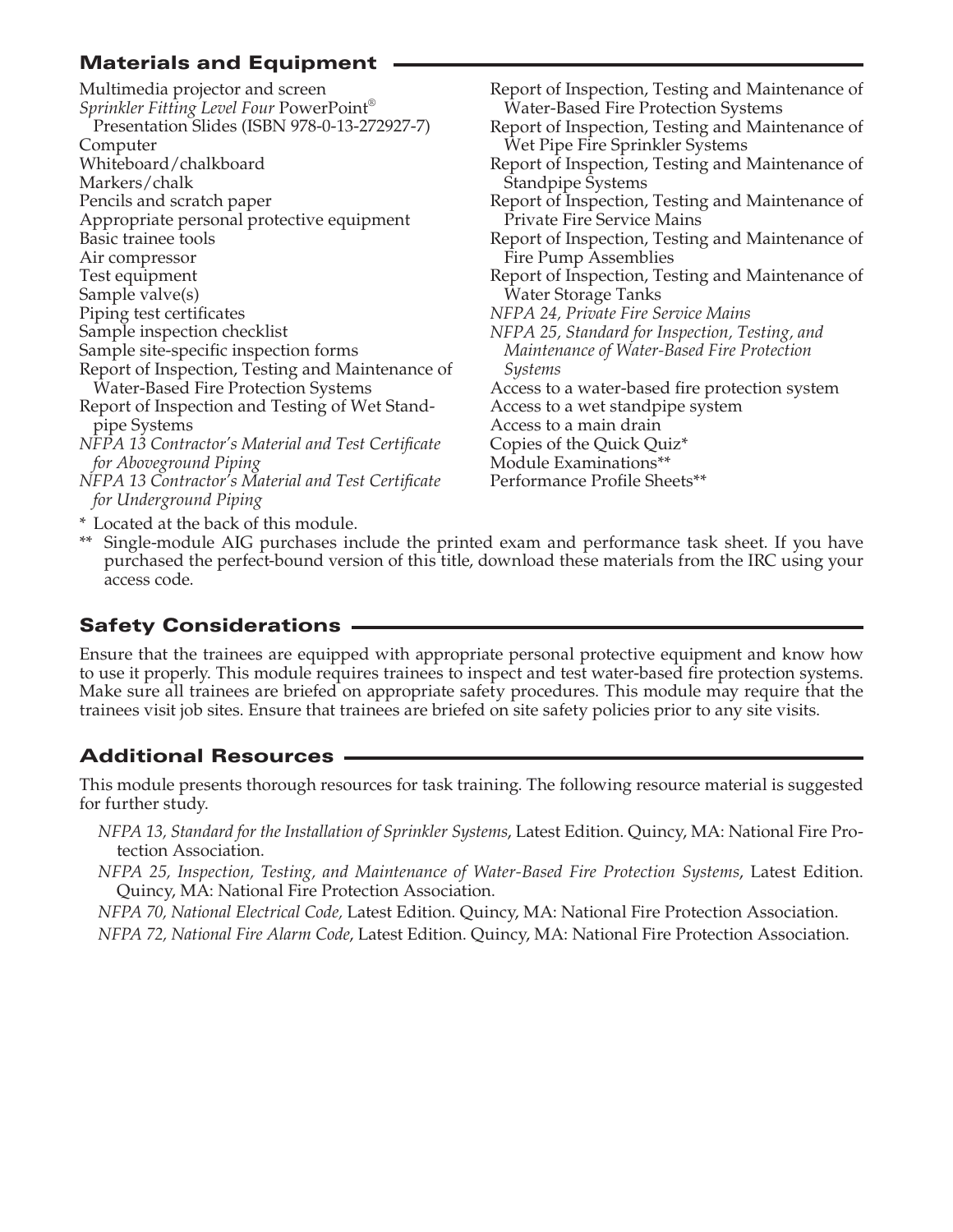# Teaching Time For This Module

An outline for use in developing your lesson plan is presented below. Note that each Roman numeral in the outline equates to one session of instruction. Each session has a suggested time period of  $2\frac{1}{2}$  hours. This includes 10 minutes at the beginning of each session for administrative tasks and one 10-minute break during the session. Approximately 17<sup>1</sup>/<sub>2</sub> hours are suggested to cover *Inspection*, Testing, and Main*tenance*. You will need to adjust the time required for hands-on activity and testing based on your class size and resources. Because laboratories often correspond to Performance Tasks, the proficiency of the trainees may be noted during these exercises for Performance Testing purposes.

| <b>Topic</b>                                                                                                                                                                                                                                   | <b>Planned Time</b> |
|------------------------------------------------------------------------------------------------------------------------------------------------------------------------------------------------------------------------------------------------|---------------------|
| Session I. Introduction; Initial System Testing and Inspections                                                                                                                                                                                |                     |
| A. Introduction                                                                                                                                                                                                                                |                     |
| B. Initial System Testing and Inspections                                                                                                                                                                                                      |                     |
| Sessions II through IV. Periodic Inspections; Report of Inspection                                                                                                                                                                             |                     |
| A. Periodic Inspections                                                                                                                                                                                                                        |                     |
| B. Report of Inspection                                                                                                                                                                                                                        |                     |
| C. PT/Laboratory<br>Have trainees inspect and test a water-based fire protection system and<br>complete a sample report. This laboratory corresponds to Performance<br>Tasks 1 and 2.                                                          |                     |
| D. PT/Laboratory                                                                                                                                                                                                                               |                     |
| Have trainees inspect and test a wet standpipe system and complete the<br>Report of Inspection, Testing & Maintenance of Standpipe Systems.<br>This laboratory corresponds to Performance Tasks 3 and 4.                                       |                     |
| Sessions V and VI. Repair; Special Systems                                                                                                                                                                                                     |                     |
| A. Repair                                                                                                                                                                                                                                      |                     |
| <b>B.</b> Special Systems                                                                                                                                                                                                                      |                     |
| C. PT/Laboratory                                                                                                                                                                                                                               |                     |
| Have trainees conduct a main drain test. This laboratory corresponds<br>to Performance Task 5.                                                                                                                                                 |                     |
| <b>Session VII. Review and Testing</b>                                                                                                                                                                                                         |                     |
| A. Review                                                                                                                                                                                                                                      |                     |
| <b>B.</b> Module Examination                                                                                                                                                                                                                   |                     |
| 1. Trainees must score 70% or higher to receive recognition from NCCER.                                                                                                                                                                        |                     |
| 2. Record the testing results on Training Report Form 200, and submit the<br>results to the Training Program Sponsor.                                                                                                                          |                     |
| C. Performance Testing                                                                                                                                                                                                                         |                     |
| 1. Trainees must perform each task to the satisfaction of the instructor to<br>receive recognition from NCCER. If applicable, proficiency noted during<br>laboratory exercises can be used to satisfy the Performance Testing<br>requirements. |                     |

 2. Record the testing results on Training Report Form 200, and submit the results to the Training Program Sponsor.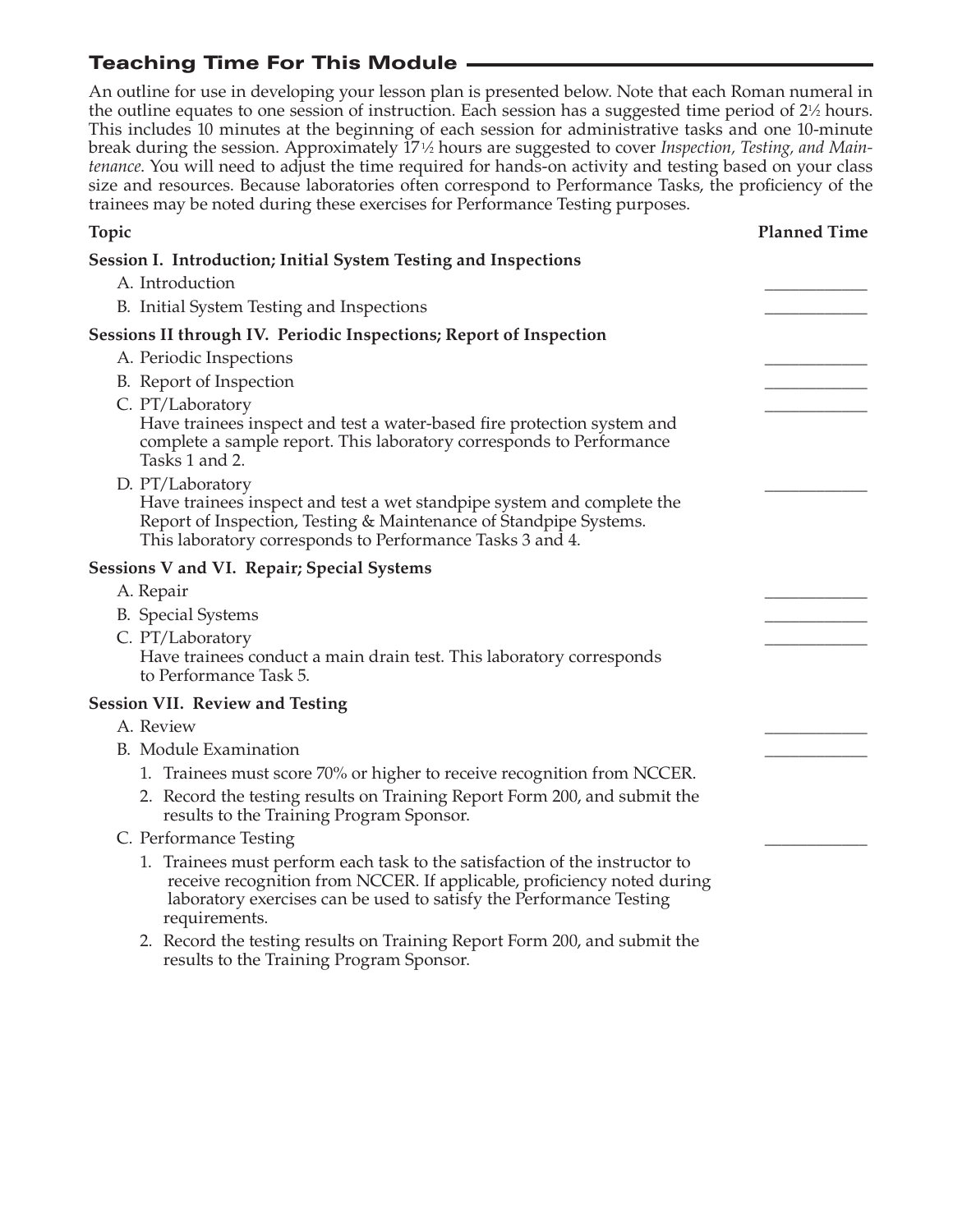### Module Overview

This module identifies and explains exposure systems, water spray systems, foam systems, carbon dioxide systems, Halon systems, auxiliary systems, and local alarm systems.

### Prerequisites

Prior to training with this module, it is recommended that the trainee shall have successfully completed *Core Curriculum; Sprinkler Fitting Level One; Sprinkler Fitting Level Two; Sprinkler Fitting Level Three;* and *Sprinkler Fitting Level Four,* Modules 18401-13 and 18402-13.

### Objectives

Upon completion of this module, the trainee will be able to do the following:

- 1. Describe the three methods of heat transfer.
- 2. Explain the basic principles of exposure protection.
- 3. Identify what piping and fitting materials can be used and where they must be located in an exposure system.
- 4. Explain where water spray systems are typically used.
- 5. Explain the general concepts of using foam as opposed to water as an extinguishing agent.
- 6. Describe the different classes of foam concentrates and foam sprinkler system configurations.
- 7. Explain how to measure density using a refractometer.
- 8. Identify the five basic automatic fire detection methods that can be used for electric release.
- 9. Describe the dangers when working with a carbon dioxide system.
- 10. Describe the different classes of fire extinguishers and what the rating designations mean.

### Performance Tasks

Under the supervision of the instructor, the trainee should be able to do the following:

- 1. Perform a water discharge test.
- 2. Demonstrate the proper use of a  $CO<sub>2</sub>$  monitor.
- 3. Demonstrate how to swab a pipe interior.

### Materials and Equipment

Multimedia projector and screen *Sprinkler Fitting Level Four* PowerPoint® Presentation Slides (ISBN 978-0-13-272927-7) Computer Whiteboard/chalkboard Markers/chalk Pencils and paper Appropriate personal protective equipment Basic trainee tools Various joints and pipes Joint sealant Galvanized pipe and fittings Access to water for discharge testing  $CO<sub>2</sub>$  monitors *NFPA 13, Standard for the Installation of Sprinkler Systems* 

*NFPA 11, Standard for Low-Expansion Foam NFPA 12, Standard on Carbon Dioxide Extinguishing Systems NFPA 15, Standard for Water Spray Fixed Systems for Fire Protection NFPA 17, Standard for Dry Chemical Extinguishing Systems NFPA Fire Protection Handbook Montreal Protocol on Substances that Deplete the Ozone Layer* Americans With Disabilities Act (ADA) Accessibility Guidelines Copies of the Quick Quiz\* Module Examinations\*\* Performance Profile Sheets\*\*

- \* Located at the back of this module.
- \*\* Single-module AIG purchases include the printed exam and performance task sheet. If you have purchased the perfect-bound version of this title, download these materials from the IRC using your access code.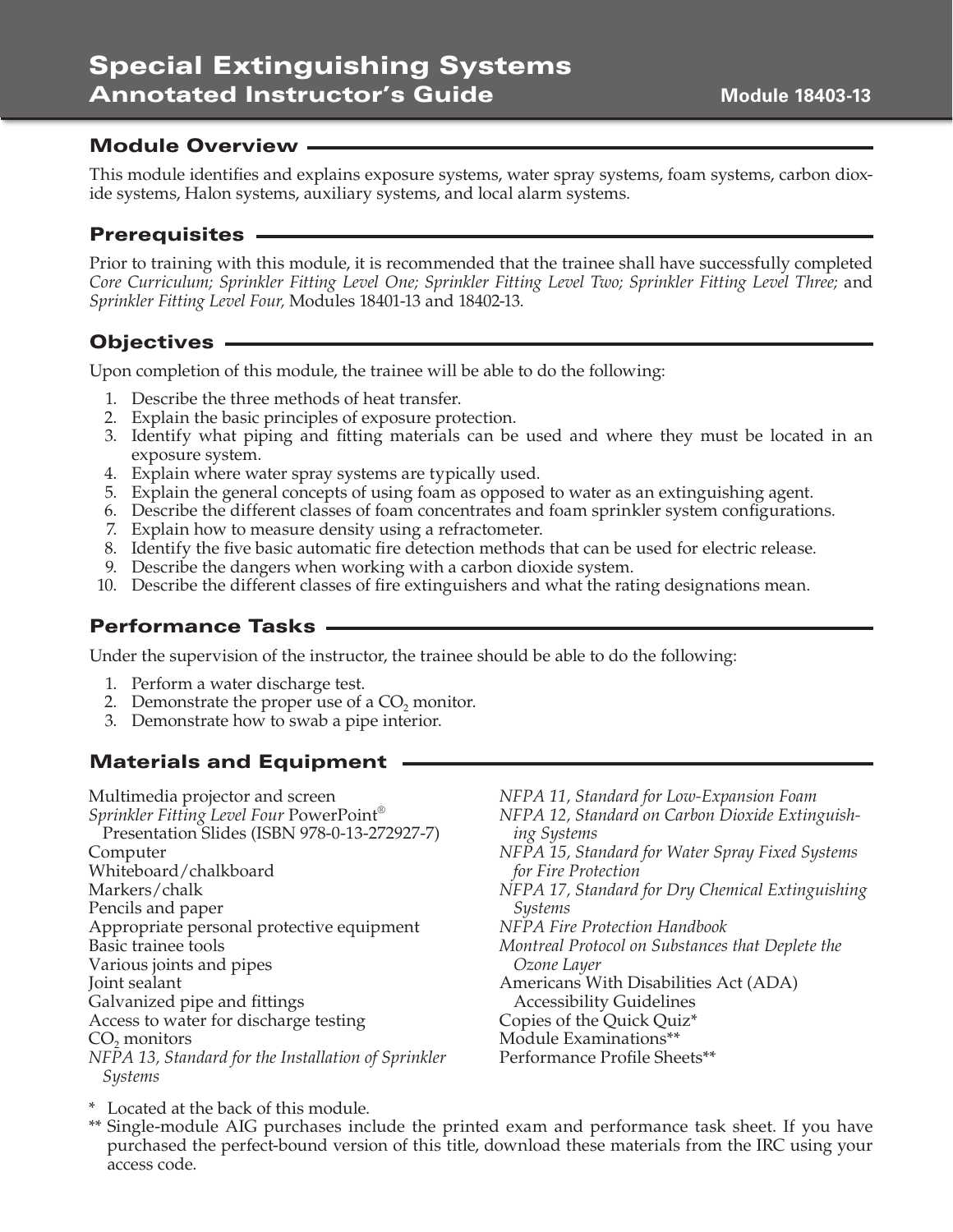Ensure that the trainees are equipped with appropriate personal protective equipment and know how to use it properly. Make sure all trainees are briefed on appropriate safety procedures. This module may require that the trainees visit job sites. Ensure that trainees are briefed on site safety policies prior to any site visits.

### Additional Resources

This module presents thorough resources for task training. The following resource material is suggested for further study.

*NFPA 10*, Latest Edition. Quincy, MA: National Fire Protection Association. *NFPA 12*, Latest Edition. Quincy, MA: National Fire Protection Association. *NFPA 11*, Latest Edition. Quincy, MA: National Fire Protection Association. *NFPA 13*, Latest Edition. Quincy, MA: National Fire Protection Association. *NFPA 13D*, Latest Edition. Quincy, MA: National Fire Protection Association. *NFPA 15*, Latest Edition. Quincy, MA: National Fire Protection Association. *NFPA 20*, Latest Edition. Quincy, MA: National Fire Protection Association. *NFPA 70*, Latest Edition. Quincy, MA: National Fire Protection Association. *NFPA 2001*, Latest Edition. Quincy, MA: National Fire Protection Association.

### Teaching Time For This Module

An outline for use in developing your lesson plan is presented below. Note that each Roman numeral in the outline equates to one session of instruction. Each session has a suggested time period of  $2\frac{1}{2}$  hours. This includes 10 minutes at the beginning of each session for administrative tasks and one 10-minute break during the session. Approximately 42<sup>1</sup>/<sub>2</sub> hours are suggested to cover *Special Extinguishing Systems*. You will need to adjust the time required for hands-on activity and testing based on your class size and resources. Because laboratories often correspond to Performance Tasks, the proficiency of the trainees may be noted during these exercises for Performance Testing purposes.

| Topic                                                                                                           | <b>Planned Time</b> |
|-----------------------------------------------------------------------------------------------------------------|---------------------|
| <b>Sessions I and II. Introduction; Exposure Systems</b>                                                        |                     |
| A. Introduction                                                                                                 |                     |
| <b>B.</b> Exposure Systems                                                                                      |                     |
| Sessions III through VI. Water Spray Systems; Foam Systems                                                      |                     |
| A. Water Spray Systems                                                                                          |                     |
| B. Laboratory                                                                                                   |                     |
| Have trainees practice using joint sealant to make watertight joints.                                           |                     |
| C. Laboratory                                                                                                   |                     |
| Have trainees practice swabbing a pipe interior. This laboratory corresponds<br>to Performance Task 3.          |                     |
| D. Laboratory                                                                                                   |                     |
| Have trainees practice performing a water discharge test. This laboratory<br>corresponds to Performance Task 1. |                     |
| E. Foam Systems                                                                                                 |                     |
|                                                                                                                 |                     |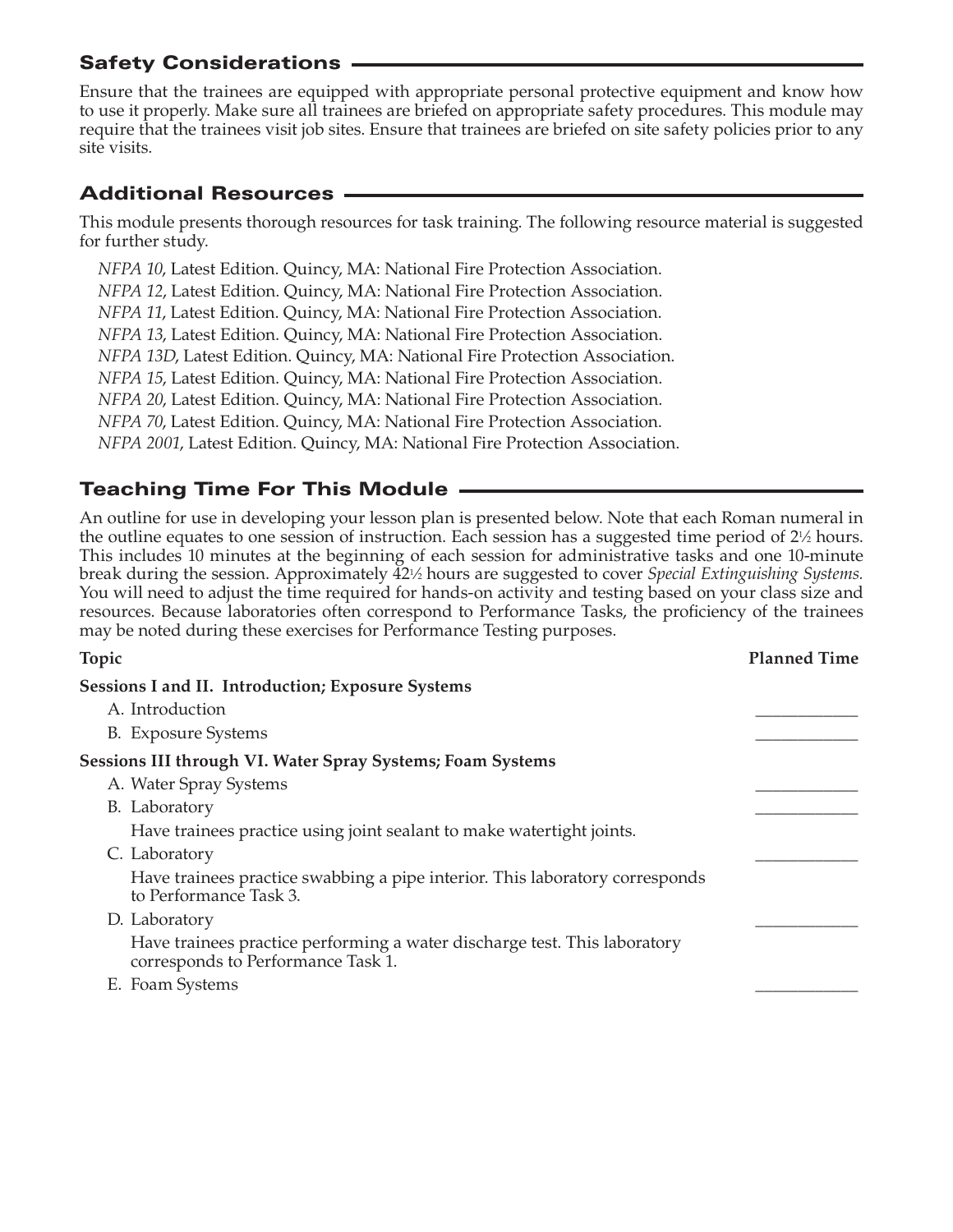| Sessions VII through IX. Flow Control Valves; Carbon Dioxide (CO <sub>2</sub> ) Systems                                                                                                                                                        |  |
|------------------------------------------------------------------------------------------------------------------------------------------------------------------------------------------------------------------------------------------------|--|
| A. Flow Control Valves                                                                                                                                                                                                                         |  |
| B. Carbon Dioxide $(CO2)$ Systems                                                                                                                                                                                                              |  |
| C. Laboratory                                                                                                                                                                                                                                  |  |
| Have trainees practice using a $CO2$ monitor. Note the proficiency of each trainee.<br>This laboratory corresponds to Performance Task 2.                                                                                                      |  |
| Sessions X through XIII. Halon Systems; Halon Alternatives; Dry Chemical Systems                                                                                                                                                               |  |
| A. Halon Systems                                                                                                                                                                                                                               |  |
| <b>B.</b> Halon Alternatives                                                                                                                                                                                                                   |  |
| C. Dry Chemical Systems                                                                                                                                                                                                                        |  |
| Sessions XIV and XV. Auxiliary Alarm Systems and Local Alarms                                                                                                                                                                                  |  |
| A. Auxiliary Alarm Systems and Local Alarms                                                                                                                                                                                                    |  |
| Session XVI. Fire Extinguishers; Water Mist Suppression Systems                                                                                                                                                                                |  |
| A. Fire Extinguishers                                                                                                                                                                                                                          |  |
| B. Water Mist Suppression Systems                                                                                                                                                                                                              |  |
| <b>Session XVII. Review and Testing</b>                                                                                                                                                                                                        |  |
| A. Review                                                                                                                                                                                                                                      |  |
| <b>B.</b> Module Examination                                                                                                                                                                                                                   |  |
| 1. Trainees must score 70% or higher to receive recognition from NCCER.                                                                                                                                                                        |  |
| 2. Record the testing results on Training Report Form 200, and submit<br>the results to the Training Program Sponsor.                                                                                                                          |  |
| C. Performance Testing                                                                                                                                                                                                                         |  |
| 1. Trainees must perform each task to the satisfaction of the instructor to<br>receive recognition from NCCER. If applicable, proficiency noted during<br>laboratory exercises can be used to satisfy the Performance Testing<br>requirements. |  |
| $1.$ T $.$ D $.$ T $.$ $0.00$ $1.1.$                                                                                                                                                                                                           |  |

 2. Record the testing results on Training Report Form 200, and submit the results to the Training Program Sponsor.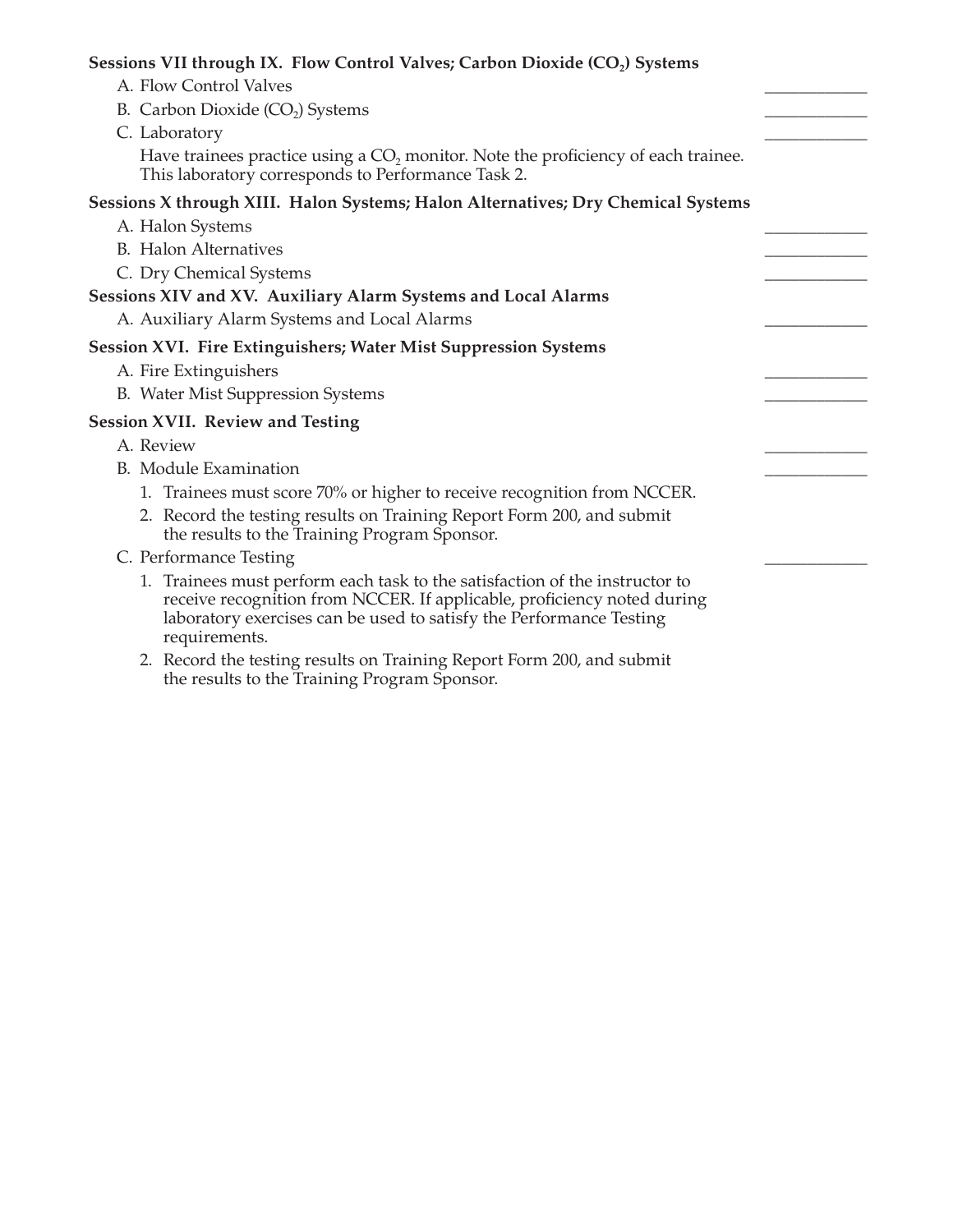#### Module Overview

This module describes the qualities and responsibilities of a foreman, including an explanation of documentation and tracking.

#### Prerequisites

Prior to training with this module, it is recommended that the trainee shall have successfully completed *Core Curriculum; Sprinkler Fitting Level One; Sprinkler Fitting Level Two; Sprinkler Fitting Level Three;* and *Sprinkler Fitting Level Four,* Modules 18401-13 through 18403-13.

#### Objectives

Upon completion of this module, the trainee will be able to do the following:

- 1. Explain the foreman's responsibilities to the project coordinating staff or project owner.
- 2. Explain the job safety responsibilities.<br>3. Describe job cleanliness and material
- Describe job cleanliness and material organization.
- 4. Explain responsibilities for project close-out.
- 5. Describe project layout and coordination.
- 6. Identify and describe the scope of project and the scope letter.
- 7. Describe job specifications and project drawings.
- 8. Record changes on a shop drawing for as-builts.
- 9. Complete daily, weekly time, and progress reports.
- 10. Identify and explain materials documentation.

#### Performance Tasks

Under the supervision of the instructor, the trainee should be able to do the following:

- 1. Prepare a request for information (RFI).<br>2. Prepare a foreman's report of accident.
- Prepare a foreman's report of accident.
- 3. Compare daily, weekly time, and progress reports.
- 4. Record changes on a shop drawing for as-builts.

### Materials and Equipment

Multimedia projector and screen *Sprinkler Fitting Level Four* PowerPoint® Presentation Slides (ISBN 978-0-13-272927-7) Computer Whiteboard/chalkboard Markers/chalk Pencils and scratch paper Appropriate personal protective equipment *Occupational Safety and Health Act (OSHA) of 1970* Sample RFI forms Sample foreman's report of accident forms Sample daily, weekly time, and progress reports Sample as-built drawings Sample building addition drawing Module Examinations\*\* Performance Profile Sheets\*\*

\*\* Single-module AIG purchases include the printed exam and performance task sheet. If you have purchased the perfect-bound version of this title, download these materials from the IRC using your access code.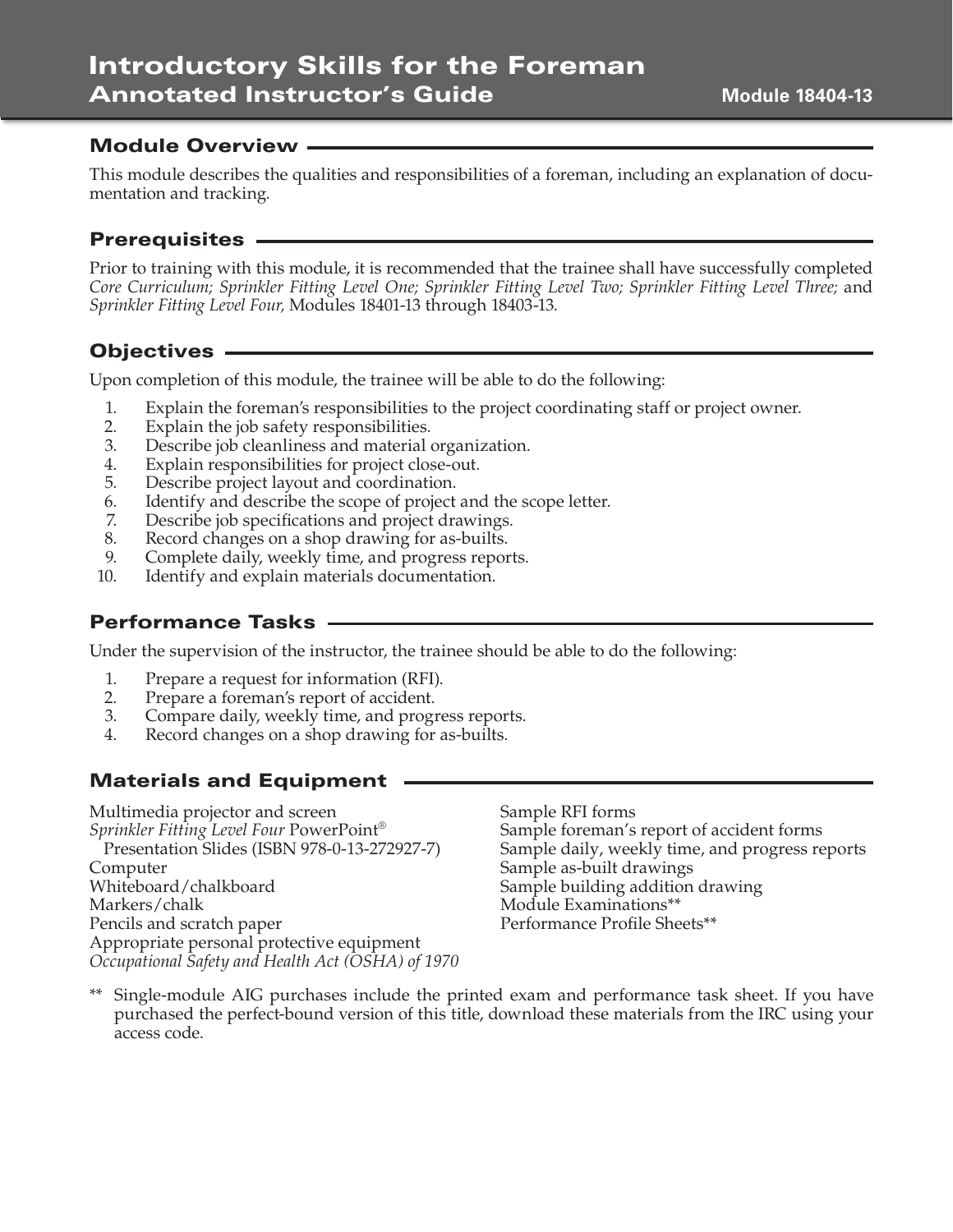Ensure that the trainees are equipped with appropriate personal protective equipment and know how to use it properly. This module may require that the trainees visit job sites. Ensure that trainees are briefed on site safety policies prior to any site visits.

# Additional Resources

This module presents thorough resources for task training. The following resource material is suggested for further study.

*NFPA 13*, Latest Edition. Quincy, MA: National Fire Protection Association. American Medical Association (AMA), www.ama-assn.org American Society for Training and Development (ASTD), www.astd.org Architecture, Engineering, and Construction Industry (AEC), www.aecinfo.com CIT Group, www.citgroup.com Construction Work Development Center, www.construction-work.org Equal Employment Opportunity Commission (EEOC), www.eeoc.gov Knowledge Center's Manager's Toolkit, www.knowledgecenters.versaware.com National Association of Women in Construction (NAWIC), www.nawic.org National Census of Fatal Occupational Injuries (NCFOI), http://stats.bls.gov/news.release/cfoi.toc.htm National Center for Construction Education and Research, www.nccer.org National Institute of Occupational Safety and Health (NIOSH), www.cdc.gov/niosh National Safety Council, www.nsc.org Occupational Safety and Health Administration (OSHA), www.osha.gov Project Management Tools, American Fire Sprinkler Association. Society for Human Resources Management (SHRM), www.shrm.org The Leadership Ladder, American Fire Sprinkler Association. United States Bureau of Mine Safety and Health Administration (MSHA), www.msha.gov United States Census Bureau, www.census.gov United States Department of Labor, www.dol.gov *USA Today*, www.usatoday.com

# Teaching Time For This Module

An outline for use in developing your lesson plan is presented below. Note that each Roman numeral in the outline equates to one session of instruction. Each session has a suggested time period of  $2\frac{1}{2}$  hours. This includes 10 minutes at the beginning of each session for administrative tasks and one 10-minute break during the session. Approximately 20 hours are suggested to cover *Introductory Skills for the Foreman*. You will need to adjust the time required for hands-on activity and testing based on your class size and resources. Because laboratories often correspond to Performance Tasks, the proficiency of the trainees may be noted during these exercises for Performance Testing purposes.

| Topic                                                                       | <b>Planned Time</b> |
|-----------------------------------------------------------------------------|---------------------|
| Session I. Introduction; Foreman Responsibilities; Project Responsibilities |                     |
| A. Introduction                                                             |                     |
| B. Foreman Responsibilities                                                 |                     |
| C. Foreman's Project Responsibilities                                       |                     |
| <b>Session II. Becoming a Foreman; Project Planning</b>                     |                     |
| A. Becoming a Foreman                                                       |                     |
| B. Characteristics of Leaders                                               |                     |
| C. Project Layout and Coordination                                          |                     |
| D. Stages of Planning                                                       |                     |
|                                                                             |                     |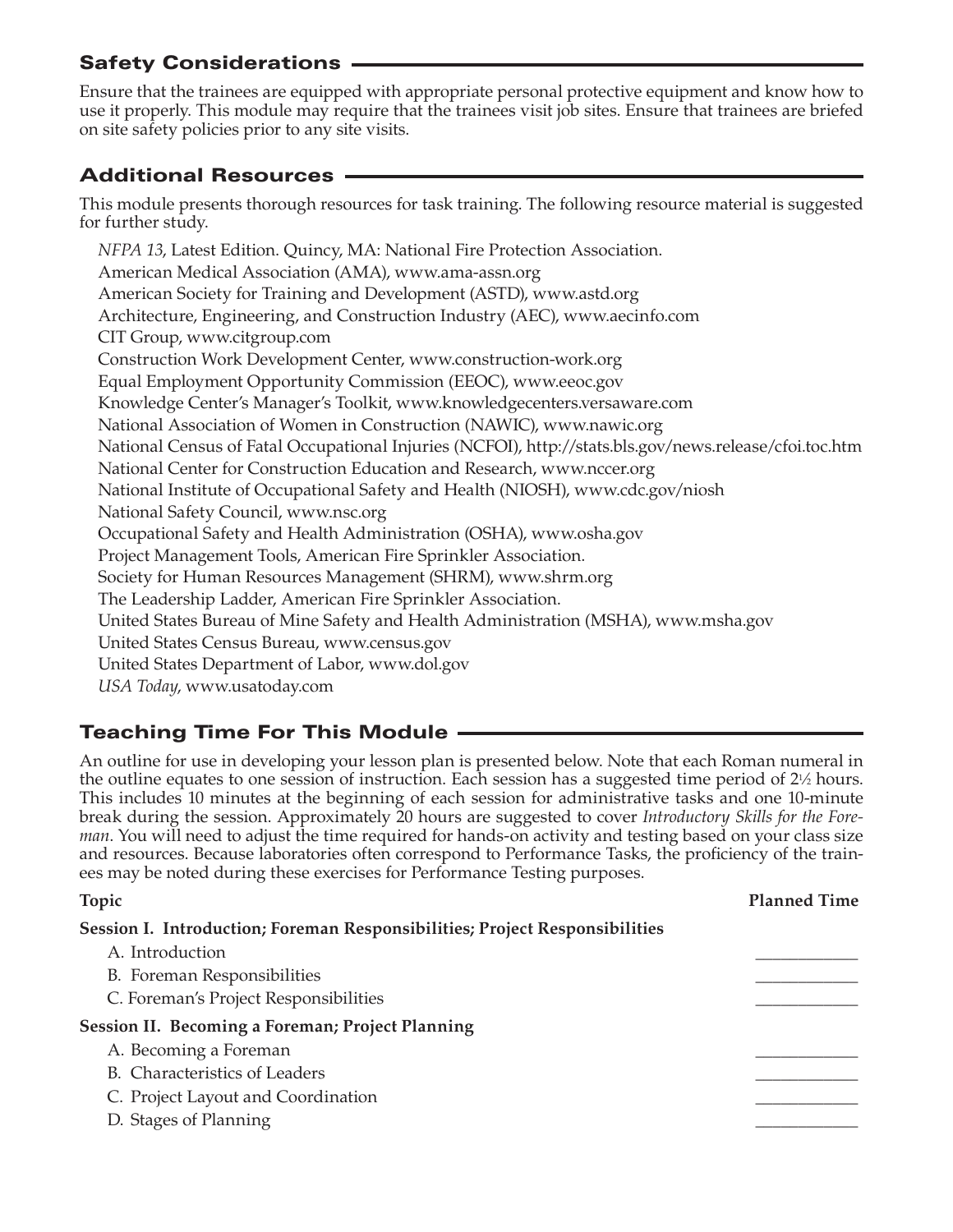### **Sessions III and IV. Project Documentation**

| $\sim$                                                                                                                                                                                                                                         |  |
|------------------------------------------------------------------------------------------------------------------------------------------------------------------------------------------------------------------------------------------------|--|
| A. Project Documentation                                                                                                                                                                                                                       |  |
| B. Sprinkler Shop Drawings and As-Builts                                                                                                                                                                                                       |  |
| C. Laboratory                                                                                                                                                                                                                                  |  |
| Have trainees record changes on an as-built drawing. This laboratory<br>corresponds to Performance Task 4.                                                                                                                                     |  |
| D. Stocklists and Stock Transfers                                                                                                                                                                                                              |  |
| E. Equipment and Tools Control                                                                                                                                                                                                                 |  |
| F. Time and Material Sheets and Daily Reports                                                                                                                                                                                                  |  |
| G. Request for Information                                                                                                                                                                                                                     |  |
| H. Laboratory                                                                                                                                                                                                                                  |  |
| Have trainees prepare a request for information (RFI). This laboratory<br>corresponds to Performance Task 1.                                                                                                                                   |  |
| I. Weekly Time and Progress Reports                                                                                                                                                                                                            |  |
| Laboratory<br>J.                                                                                                                                                                                                                               |  |
| Have trainees complete daily, weekly time, and progress reports. This<br>laboratory corresponds to Performance Task 3.                                                                                                                         |  |
| K. Expense Reports and Foreman's Report of Accident                                                                                                                                                                                            |  |
| L. Laboratory                                                                                                                                                                                                                                  |  |
| Have trainees prepare a foreman's report of accident. This laboratory<br>corresponds to Performance Task 2.                                                                                                                                    |  |
| Sessions VI and VII. Materials Documentation; Leaving the Project;<br><b>Continuing Education</b>                                                                                                                                              |  |
| A. Materials Documentation                                                                                                                                                                                                                     |  |
| B. Leaving the Project                                                                                                                                                                                                                         |  |
| C. Continuing Education                                                                                                                                                                                                                        |  |
| <b>Session VIII. Review and Testing</b>                                                                                                                                                                                                        |  |
| A. Review                                                                                                                                                                                                                                      |  |
| B. Module Examination                                                                                                                                                                                                                          |  |
| 1. Trainees must score 70% or higher to receive recognition from NCCER.                                                                                                                                                                        |  |
| 2. Record the testing results on Training Report Form 200, and submit<br>the results to the Training Program Sponsor.                                                                                                                          |  |
| C. Performance Testing                                                                                                                                                                                                                         |  |
| 1. Trainees must perform each task to the satisfaction of the instructor to<br>receive recognition from NCCER. If applicable, proficiency noted during<br>laboratory exercises can be used to satisfy the Performance Testing<br>requirements. |  |
| 2. Record the testing results on Training Report Form 200, and submit                                                                                                                                                                          |  |

the results to the Training Program Sponsor.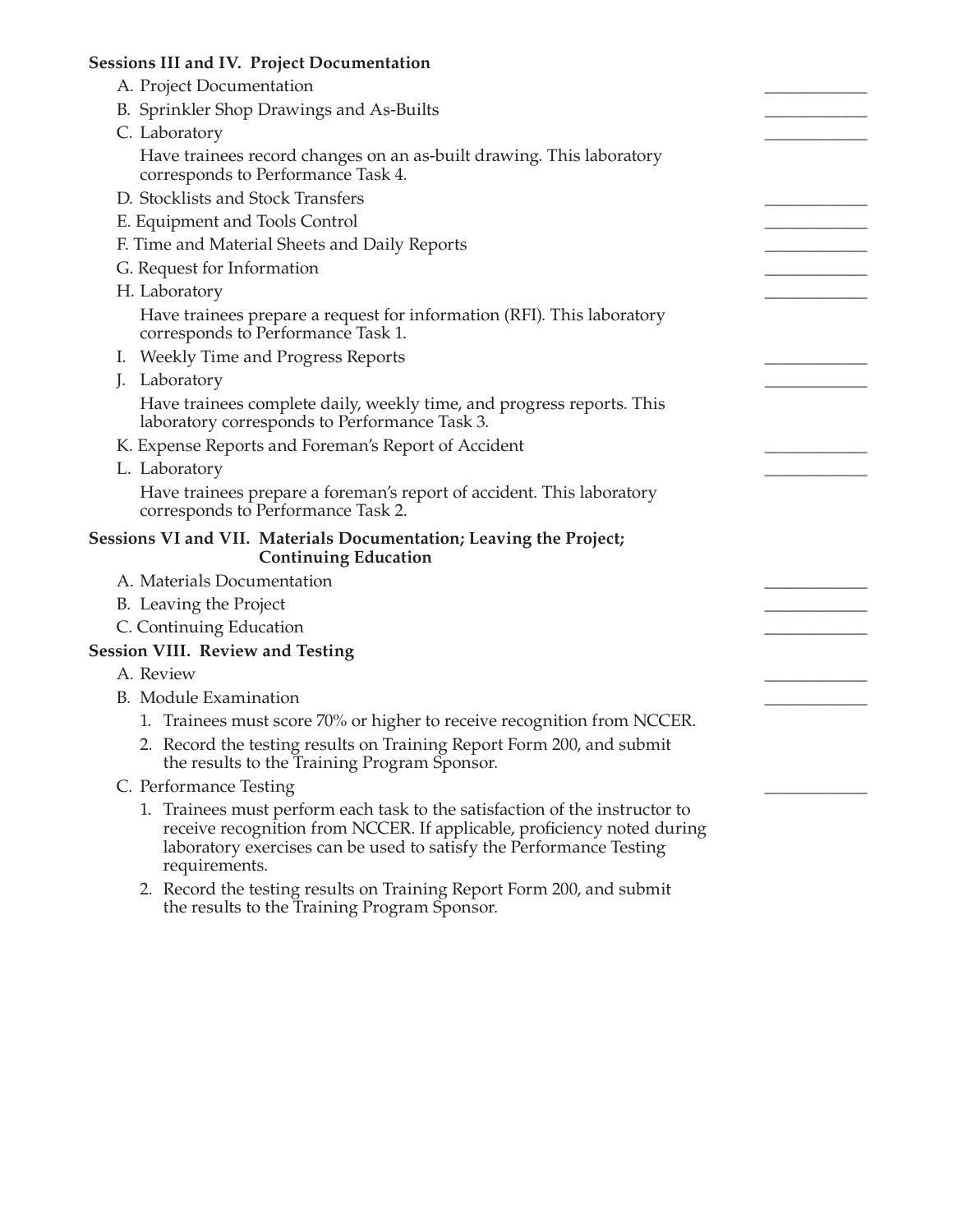# Procedures and Documentation Annotated Instructor's Guide

#### Module Overview

This module explains the importance of following proper procedures and accurate documentation for a project.

#### Prerequisites

Prior to training with this module, it is recommended that the trainee shall have successfully completed *Core Curriculum; Sprinkler Fitting Level One; Sprinkler Fitting Level Two; Sprinkler Fitting Level Three;* and *Sprinkler Fitting Level Four,* Modules 18401-13 through 18404-13.

### Objectives

Upon completion of this module, the trainee will be able to do the following:

- 1. Recognize the consequences of improper system installation.
- 2. Identify the five Cs of project documentation.
- 3. Recognize unsafe acts and conditions on a work site.
- 4. Identify the hazards associated with specific tasks.
- 5. Discuss the procedures for responding to an accident.
- 6. Describe the procedures for emergency response to water damage.
- 7. Explain how to handle a water damage claim.

### Performance Tasks

This is a knowledge-based module. There are no performance tasks.

#### Materials and Equipment

Multimedia projector and screen *Sprinkler Fitting Level Four* PowerPoint® Presentation Slides (ISBN 978-0-13-272927-7) Computer Whiteboard/chalkboard Markers/chalk Pencils and scratch paper Appropriate personal protective equipment Basic trainee tools Samples of frozen pipes

Samples of couplings or fittings that have failed Samples of frozen glue joints Samples of sprinklers that have overheated or frozen, and that have sustained mechanical damage, corrosion, or sabotage Sample information on a sprinkler system failure Samples of documents from a typical project Module Examinations\*\*

\*\* Single-module AIG purchases include the printed exam and performance task sheet. If you have purchased the perfect-bound version of this title, download these materials from the IRC using your access code.